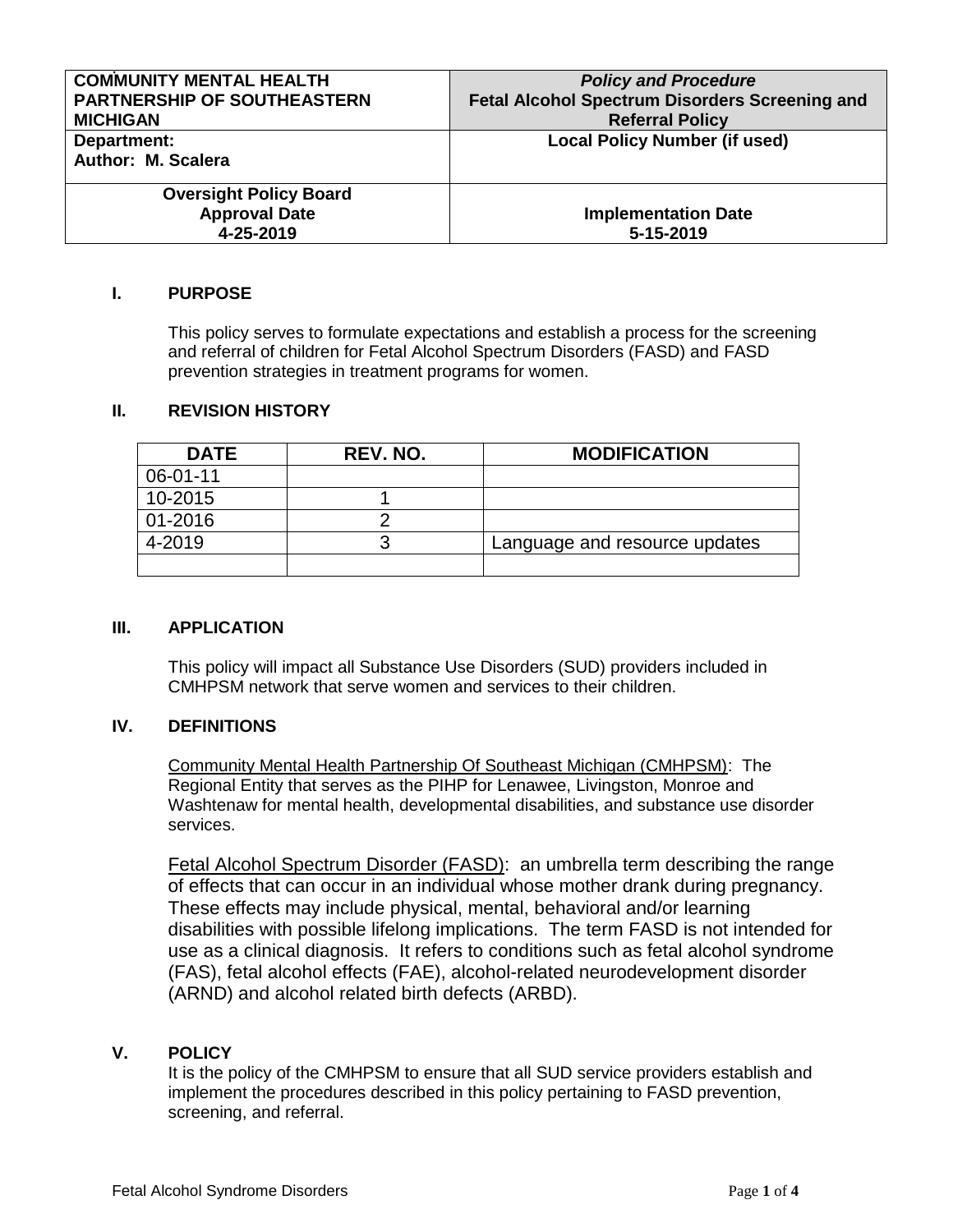# **VI. STANDARDS**

.

- A. FASD prevention will be included in all substance use disorder treatment programs that serve women via educating women on the alcohol consumption risks during pregnancy, screening for early FASD detection, and incorporating FASD services into program regimes. Prevention efforts will include the following prevention approaches recommended by the Institute of Medicine:
	- 1. Educating the public and influencing public policies.
	- 2. Targeting interventions towards groups with increased risk for FASD problems, e.g. women of childbearing age that consume alcohol.
	- 3. Utilizing prevention techniques for women who have exhibited risky behaviors in the past, i.e. pregnant women who are consuming alcohol or who have given birth to a child who has been diagnosed with FASD.
	- 4. Educate regarding the benefits of early FASD screening and assessment where the risk of exposure is known and/or suspected to ensure the impact of Fetal Alcohol exposure can be mitigated.
- B. Providers will complete a FASD prescreening for children with whom they interact with during the mother's treatment episode. Clinical staff will screen for conditions and make appropriate referrals when necessary. A referral may be necessary when:
	- 1. Prenatal alcohol exposure is known and other FASD characteristics are evident.
	- 2. Prenatal alcohol exposure is known, despite the absence of other positive criteria.
	- 3. Information regarding prenatal exposure to alcohol is unknown, but concern has been expressed by a parent or caregiver of suspected FASD, or physical features associated with FASD can be observed.
- C. Service providers will consider prenatal exposure to alcohol when there are family situations or histories that indicate the need for referral for a diagnostic evaluation. Prenatal exposure will be considered for children in families who have experienced:
	- 1. Premature maternal death in relation to alcohol consumption.
	- 2. Cohabitation with an alcoholic parent.
	- 3. Have a history of abuse or neglect.
	- 4. Have a history of Child Protective Services involvement.
	- 5. Have a history of transient care giving institutions, foster placements, or adoptive placements.

#### **VII. Exhibits**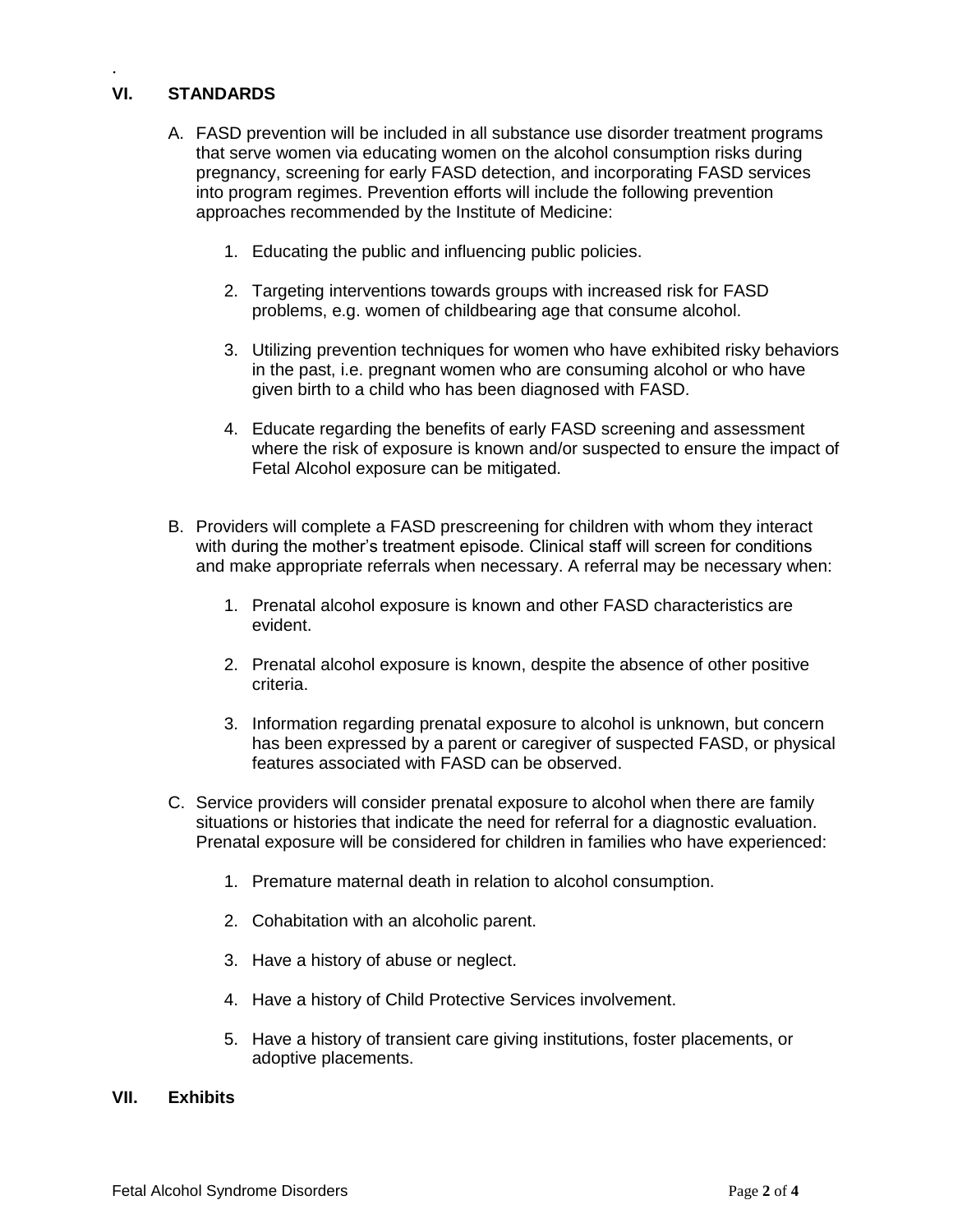A. The Center for Disease Control has funded organizations to develop and evaluate criteria targeting various audiences with regards to FASD. The following websites provide information on prevention programs that have been developed, and may serve as valuable resources to provider staff in implementing FASD prevention strategies:

CDC FASD Homepage <https://www.cdc.gov/ncbddd/fasd/index.html>

Project CHOICES (Changing High-Risk Alcohol Use and Increasing Contraception Effectiveness Study) <https://www.cdc.gov/ncbddd/fasd/interventions.html>

**SAMHSA** TIP 58: Addressing Fetal Alcohol Spectrum Disorders (FASD) | SAMHSA Publications [https://store.samhsa.gov/search\\_results?k=FASD](https://store.samhsa.gov/search_results?k=FASD)

## **VIII. REFERENCES**

.

| Reference:                                                                                                                                         | <b>Check</b><br>if<br>applies: | <b>Standard Numbers:</b> |
|----------------------------------------------------------------------------------------------------------------------------------------------------|--------------------------------|--------------------------|
| Michigan Department of Health AND Human<br>Services, Office of Recovery Oriented<br>Systems of, Substance Abuse Treatment<br>Policy #11, Michigan. | x                              |                          |